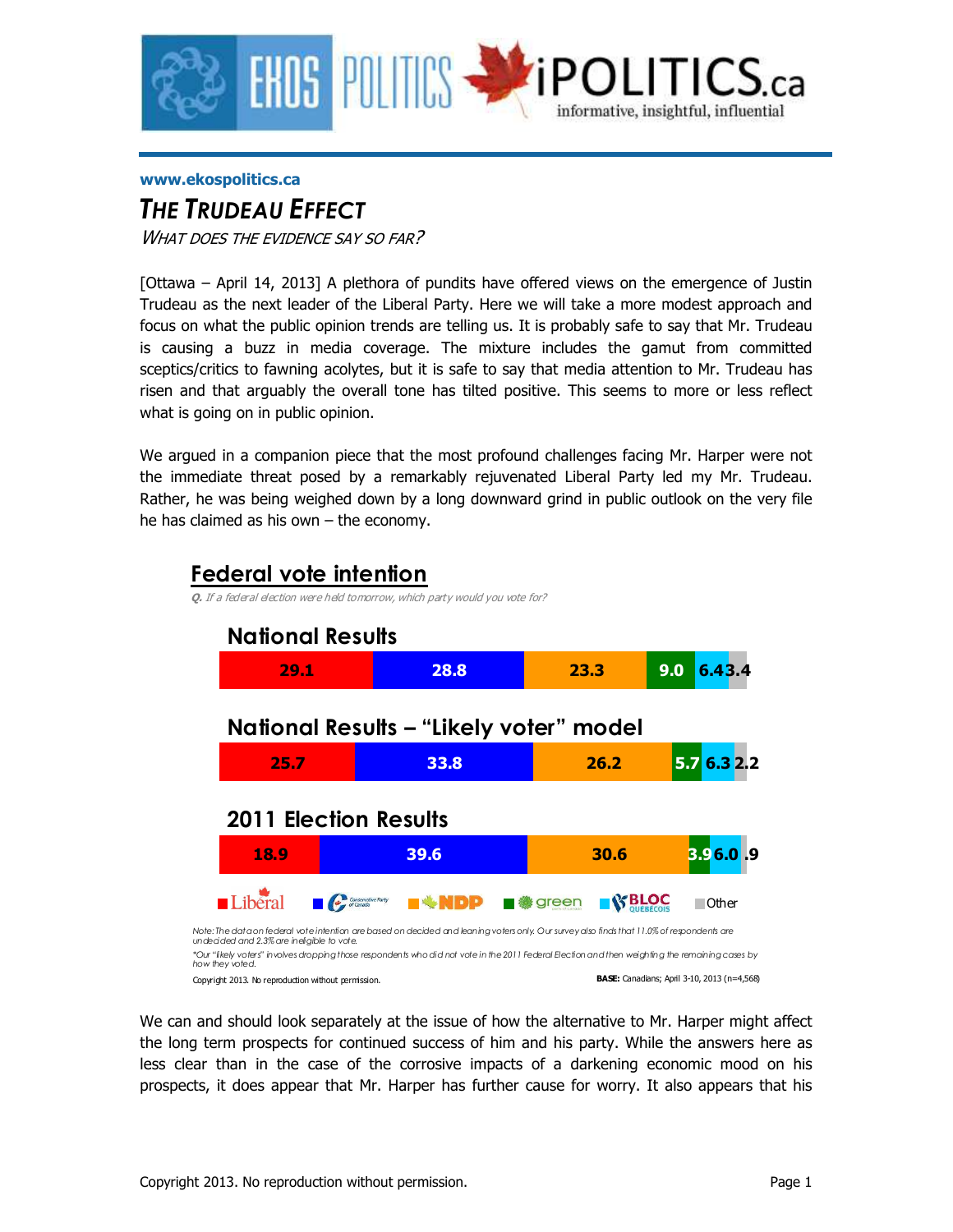

worries can (at least temporarily) shift from a sagging NDP party to a more muscular Liberal Party which has now moved into a tie or even a slight lead.

The overall national results show the Liberal Party is now in a statistically insignificant lead. Whereas the lead is statistically meaningless, it is no doubt extremely heartening to long standing supporters of Canada's erstwhile natural governing party who have failed to see any sort of lead (in our polling) since January of 2010. Without putting too much of a damper on any triumphal celebrations, we note that our adjustment for most likely voters puts Mr. Harper back into clear minority territory. We also note that the likely voter model may well be flawed two years away from what might be a very different election dynamic and may unduly punish the Liberal Party by ignoring the dispirited Liberals who stayed home in 2011 (the model involves dropping those respondents who did not vote in 2011, among other adjustments). Nevertheless, it is also worth noting that it was the prorogation-swollen Liberal support under Michael Ignatieff that last recorded a lead, and we all know how that turned out.

Yet there is something undeniably going on when we look at the trend lines in the chart below:



### We see that the Liberals remained in a deep historical swoon until late last summer. At that point, they begin to rise dramatically and both the NDP and the Conservative Party start to fall. While not direct causal evidence, it is pretty hard to imagine any other source for this cotemporaneous rise than the appearance of Justin Trudeau on the national scene. Moreover, while there were some discrepancies in the constituency analysis of the Liberal Party and Mr. Trudeau's numbers at the outset of this period, these have all essentially disappeared. For all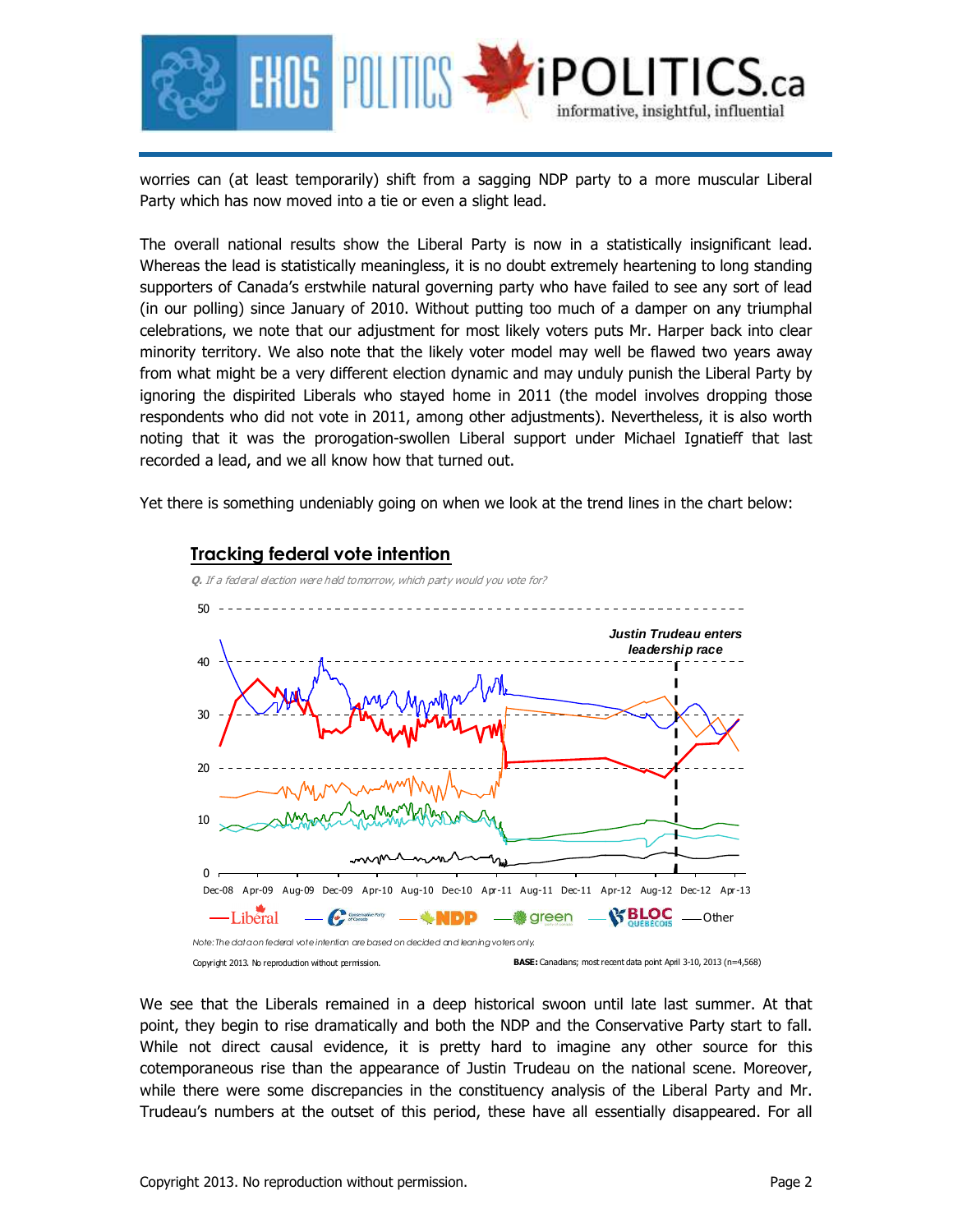

intents and purposes, the Liberal Party is now seen as the party led by Justin Trudeau and this factor has taken them from distant third place afterthoughts to (at least) tied frontrunners. Others can question whether this reveals the shallow fickleness of the electorate or the charisma of Justin Trudeau. The profound impacts on the Liberal Party position and the overall political landscape are, however, undeniable.

Some may think that this is a bubble produced by the culmination of the leadership race and the closing 'conventionette'. The steady straight line progression of both Liberal support and Mr. Trudeau's awareness and approval numbers suggest that this is less of a bubble and more of a march.



**Q.** Do you approve or disapprove of the way … is handling his job?



Copyright 2013. No reproduction without permission.

**BASE:** Canadians; April 3-10, 2013 (n=4,568)

The comparative approval ratings above show Mr. Trudeau with a clear but not mammoth approval advantage over his two rivals. At 36 points, Mr. Trudeau has a ten-point net lean to positive over negative, which is much better than the near two-to-one negatives for the Prime Minister and the slight lean to negative for Thomas Mulcair, who is the least well known of the three leaders, despite the advantage of being leader of Her Majesty's Loyal Opposition. Still, a 36-point approval rating suggests that neo-Trudeaumania has yet to grip the country.

The time series since he entered the race is perhaps the most impressive evidence that Mr. Trudeau is doing well with the electorate.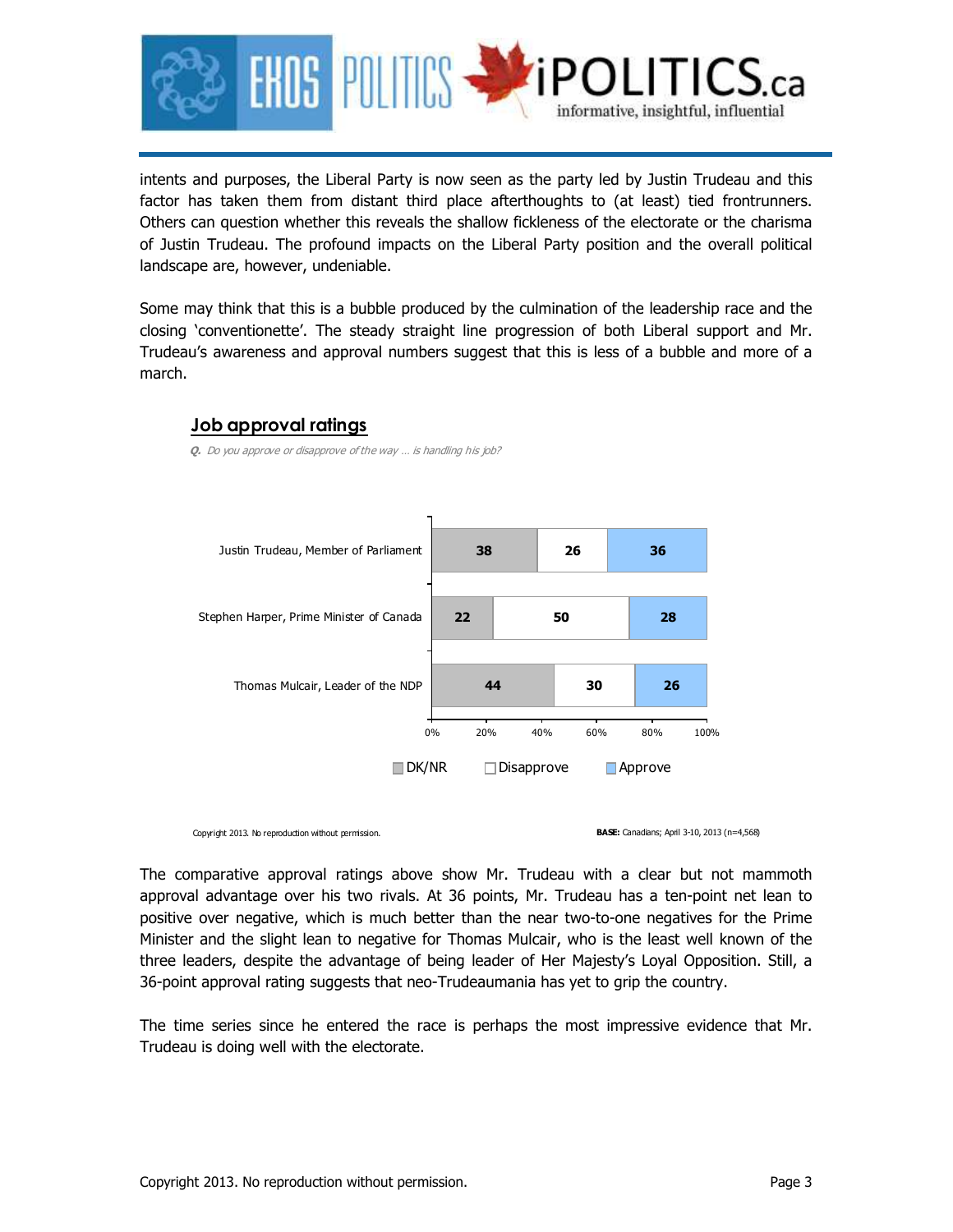

## **Approval rating – Justin Trudeau**

**Q.** Do you approve or disapprove of the way Justin Trudeau, Member of Parliament and candidate for leadership of the Liberal Party of Canada, is handling his job?



Copyright 2013. No reproduction without permission.

The trend lines here are dramatic and clear. Since he entered the race, Mr. Trudeau has gone from 60 per cent who either did not recognize his name or had no opinion on him to 38 per cent. Another way of looking at this is that more than 5 million voters have a view on him who didn't at the outset of the race.

Meanwhile, familiarity with Thomas Mulcair has not budged. This should be of deep concern to the NDP who have also seen Mr. Mulcair's approval fall from 34 per cent to 26 since September, while his party endured a similar fall from grace. The net effect of this has been to tilt the political landscape in a manner which has moved the NDP from the clear alternative to the Conservatives to the third place party. If this trend line isn't reversed for the NDP presently, they risk relinquishing their role as Official Opposition, not to mention their chance at forming government. These trends are, however, still quite reversible.

**BASE:** Canadians; most recent data point April 3-10, 2013 (n=4,568)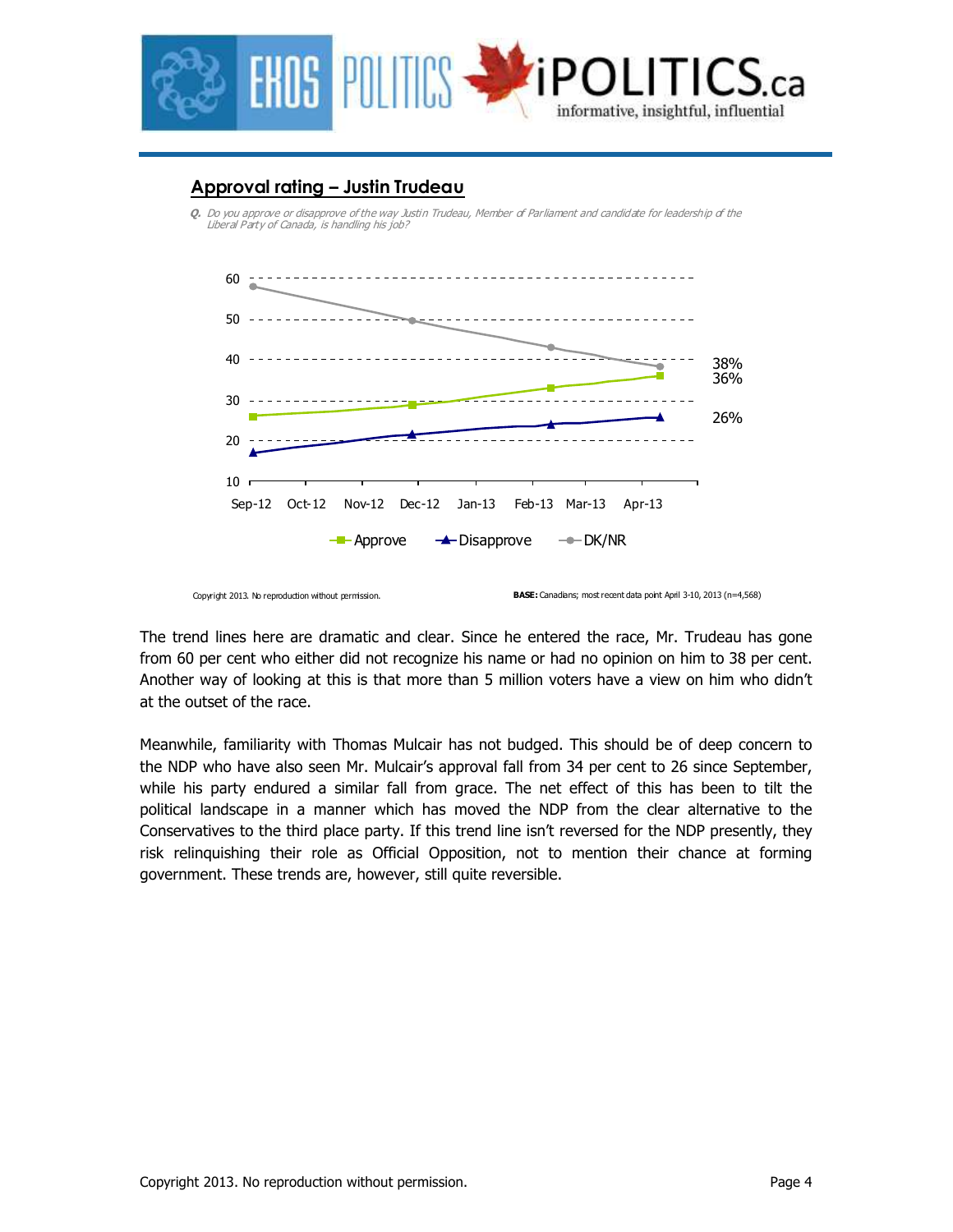

## **Approval rating – Thomas Mulcair**

**Q.** Do you approve or disapprove of the way Thomas Mulcair, leader of the Official Opposition and Leader of the New Democratic Party of Canada is handling his job?



Copyright 2013. No reproduction without permission.

One final note of interest is the demographic and regional constituencies that seem to have emerged as Mr. Trudeau has moved into the public's mind as leader of the Liberal Party. The constituencies are remarkably similar for the party and Mr. Trudeau, which reinforces the theory that his presence is largely the source of their rising fortunes.

Mr. Trudeau and the Liberals are doing very well in Atlantic Canada and they lead in Quebec (resurrecting the Quebec constituency which propelled Chretien to three successive majorities). The Conservatives are still strong in Ontario, but they are tied with the Liberals, while the NDP third. Looking west, the Liberal prospects cool, although they are competitive in British Columbia and Manitoba. Mr. Trudeau actually does considerably better in Manitoba than the Liberal Party itself.

The Liberals are mildly stronger with women, but the more surprising finding is age. The broad impression is that the relatively youthful Justin Trudeau will do much better with younger Canada. So far, however, he is doing better with older Canada where he has pulled the Liberals into a tie with the Conservatives who held a huge advantage with seniors in the last election. While this may be somewhat iconoclastic to receive images, it isn't a bad thing politically as older voters actually vote and younger voters do not. Younger voters probably have not been riveted to the protracted leadership contest and there is some evidence that he can do well there. No party stands out with younger or Gen-X voters. Mr. Trudeau's personal approval numbers are better here than the parties, which suggest he may well enjoy more strength there as these voters tune in more. The continued strength of the rising Green Party with younger voters

**BASE:** Canadians; most recent data point April 3-10, 2013 (n=4,568)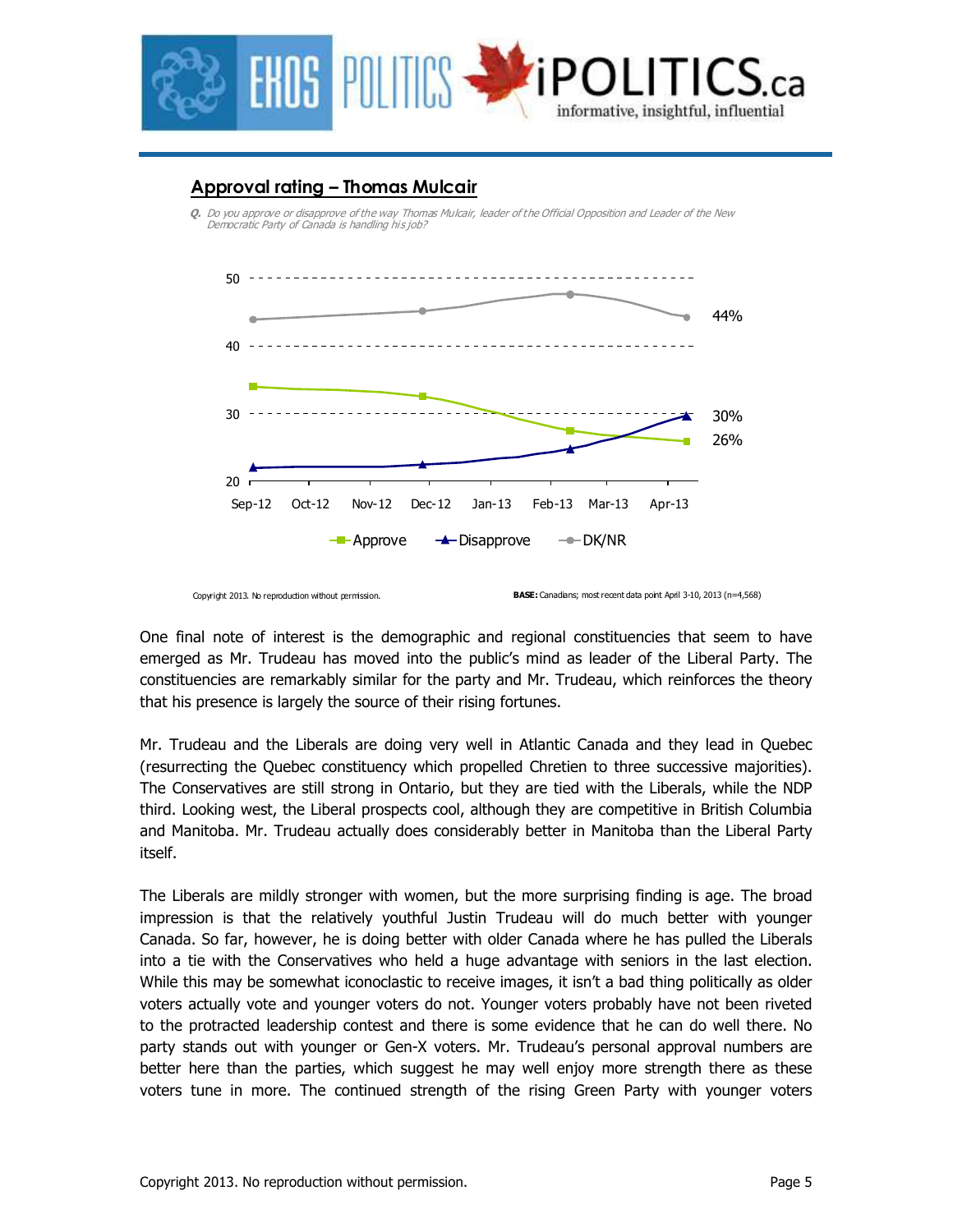

suggests that some sort of deal with the Green Party might be a route to accelerating overall support and redressing the party's current shortfall with younger voters.

The picture with the immigrant vote is quite interesting. In considering recent claims that the immigrant vote is swinging Conservative and that this is one of the ingredients of a "big shift" to long-term Conservative rule, we now see that the Liberals lead with both visible minorities and non-Canadian born (different test for that group). This shift has occurred since that last election, as has the (at least temporary) renaissance of the Trudeau-led Liberal Party.

The next challenge for a Liberal Party led by Justin Trudeau will be to convert this obvious momentum into electoral success. Questions will mount about what the policy vision will be and he will undoubtedly endure attacks from both the right and the left. Whether he withers or thrives under these challenges is uncertain, but it is clear that he has produced an (at least temporary) profound shift in his party's fortunes. This casts open the question of what the political future holds.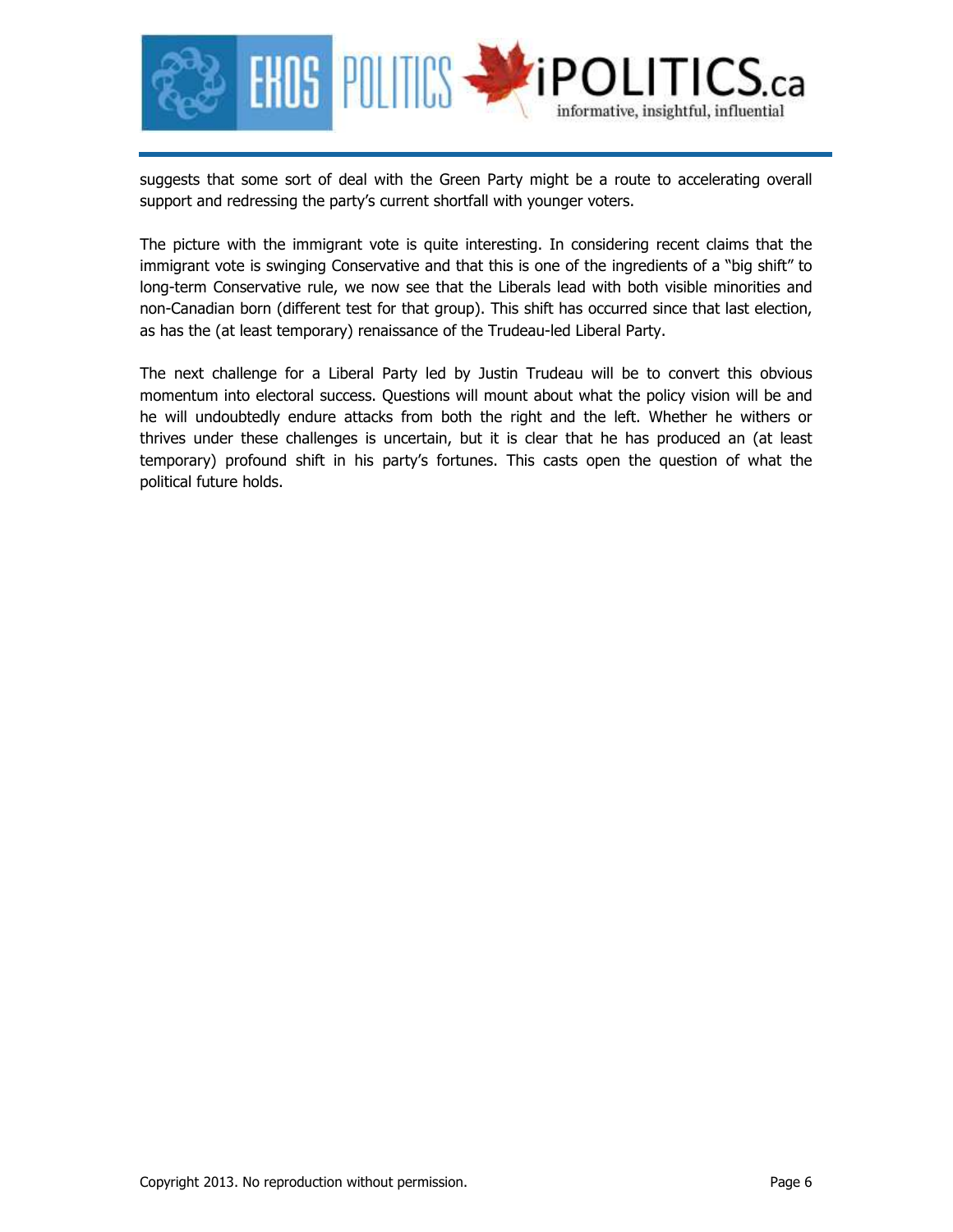

## **Detailed Tables:**

#### **National Federal Vote Intention (decided and leaning voters only)**

**Q. If a federal election were held tomorrow, which party would you vote for? [If undecided] Even if you do not have a firm idea, are you leaning towards a party? [If yes] As it stands, towards which party are you leaning?** 

|                         | Liberal | Conservative Part | ∻NDD  | green | <b>SP BLOC</b> | Other | Sample<br>Size | Margin<br>of Error<br>$(+/-)$ |
|-------------------------|---------|-------------------|-------|-------|----------------|-------|----------------|-------------------------------|
| <b>NATIONALLY</b>       | 29.1%   | 28.8%             | 23.3% | 9.0%  | 6.4%           | 3.4%  | 3695           | 1.6                           |
| <b>REGION</b>           |         |                   |       |       |                |       |                |                               |
| <b>British Columbia</b> | 23.1%   | 28.0%             | 31.1% | 14.2% | 0.0%           | 3.6%  | 777            | 3.5                           |
| Alberta                 | 19.5%   | 48.9%             | 14.9% | 8.3%  | 0.0%           | 8.4%  | 568            | 4.1                           |
| Saskatchewan            | 20.4%   | 40.9%             | 28.6% | 6.4%  | 0.0%           | 3.6%  | 219            | 6.6                           |
| Manitoba                | 26.5%   | 36.6%             | 26.9% | 6.5%  | 0.0%           | 3.4%  | 162            | 7.7                           |
| Ontario                 | 31.9%   | 33.3%             | 22.4% | 9.7%  | $0.0\%$        | 2.6%  | 903            | 3.3                           |
| Quebec                  | 30.5%   | 11.8%             | 22.4% | 5.5%  | 27.5%          | 2.3%  | 898            | 3.3                           |
| Atlantic Canada         | 41.7%   | 21.8%             | 23.8% | 10.1% | 0.0%           | 2.7%  | 162            | 7.7                           |
| <b>GENDER</b>           |         |                   |       |       |                |       |                |                               |
| Male                    | 28.1%   | 33.4%             | 20.6% | 7.7%  | 6.1%           | 4.1%  | 1842           | 2.3                           |
| Female                  | 30.1%   | 24.1%             | 26.1% | 10.2% | 6.8%           | 2.6%  | 1821           | 2.3                           |
| AGE                     |         |                   |       |       |                |       |                |                               |
| $25$                    | 20.4%   | 21.0%             | 25.7% | 21.1% | 6.4%           | 5.4%  | 166            | 7.6                           |
| 25-44                   | 25.9%   | 25.8%             | 27.5% | 8.2%  | 8.2%           | 4.3%  | 826            | 3.4                           |
| 45-64                   | 30.8%   | 30.2%             | 22.5% | 7.7%  | 6.3%           | 2.6%  | 1575           | 2.5                           |
| $65+$                   | 36.1%   | 35.9%             | 16.9% | 5.4%  | 3.7%           | 2.0%  | 1090           | 3.0                           |
| <b>EDUCATION</b>        |         |                   |       |       |                |       |                |                               |
| High school or less     | 27.0%   | 30.2%             | 20.8% | 9.5%  | 9.0%           | 3.7%  | 1133           | 2.9                           |
| College or CEGEP        | 25.1%   | 32.5%             | 25.0% | 8.2%  | 5.9%           | 3.3%  | 1150           | 2.9                           |
| University or higher    | 33.9%   | 24.7%             | 24.1% | 9.1%  | 5.0%           | 3.2%  | 1378           | 2.6                           |
| <b>COUNTRY OF BIRTH</b> |         |                   |       |       |                |       |                |                               |
| Canada                  | 27.8%   | 28.8%             | 23.6% | 9.1%  | 7.4%           | 3.3%  | 3075           | 1.8                           |
| Other                   | 35.5%   | 28.9%             | 21.9% | 7.9%  | 1.9%           | 3.9%  | 604            | 4.0                           |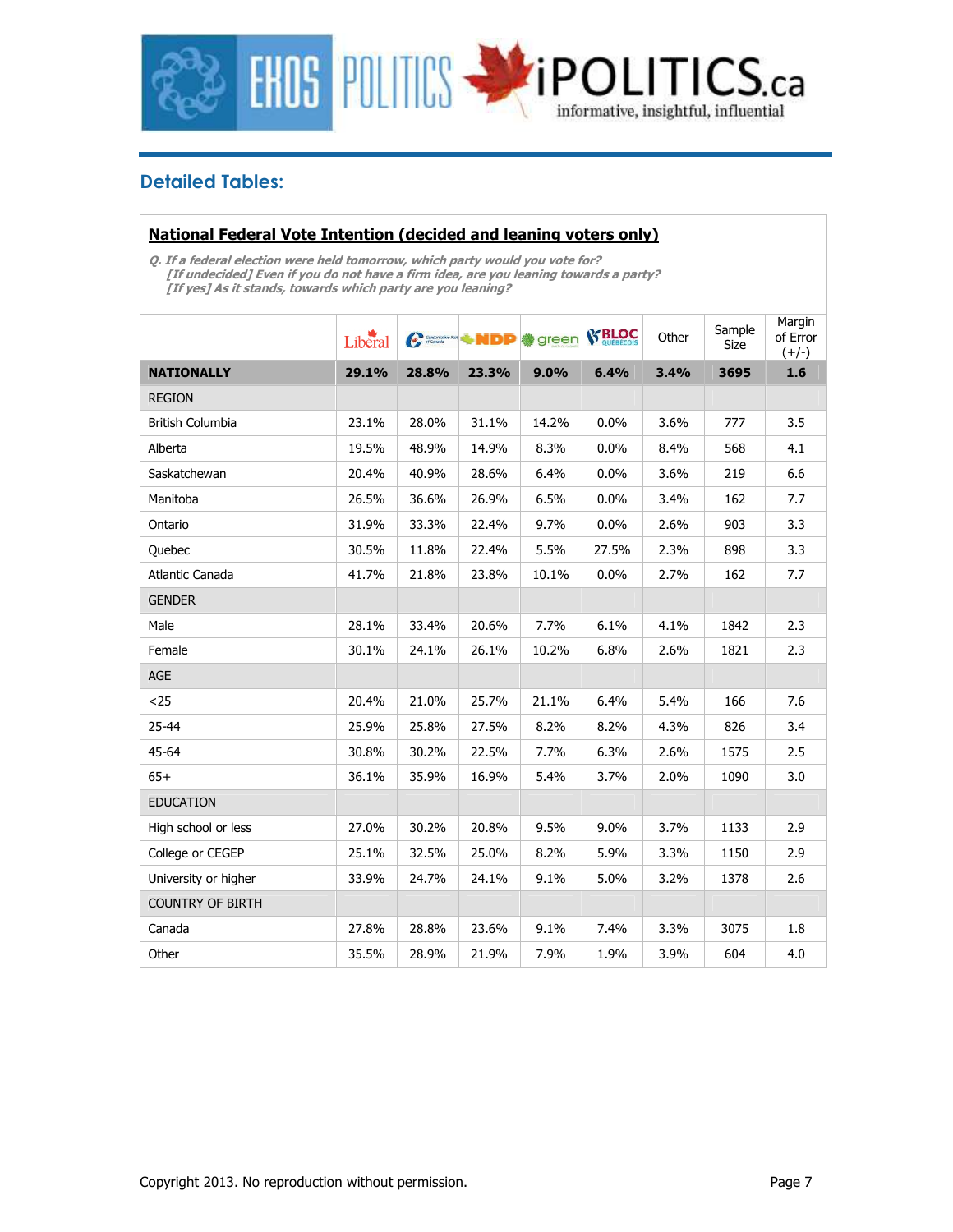

#### **Approval Rating – Stephen Harper**

**Q. Do you approve or disapprove of the way Stephen Harper, Prime Minister and leader of Conservative Party of Canada is handling his job?** 

|                               | Approve | Disapprove | Don't know | No<br>response | Sample<br>Size | Margin of<br>Error $(+/-)$ |
|-------------------------------|---------|------------|------------|----------------|----------------|----------------------------|
| <b>NATIONALLY</b>             | 28.1%   | 49.6%      | 19.2%      | 3.1%           | 4568           | 1.5                        |
| <b>REGION</b>                 |         |            |            |                |                |                            |
| British Columbia              | 27.6%   | 52.7%      | 17.7%      | 2.0%           | 917            | 3.2                        |
| Alberta                       | 37.8%   | 34.3%      | 19.7%      | 8.2%           | 724            | 3.6                        |
| Saskatchewan                  | 31.5%   | 42.3%      | 13.9%      | 12.4%          | 285            | 5.8                        |
| Manitoba                      | 30.3%   | 43.8%      | 19.1%      | 6.9%           | 217            | 6.7                        |
| Ontario                       | 33.4%   | 48.0%      | 17.9%      | 0.7%           | 1084           | 3.0                        |
| Quebec                        | 15.9%   | 57.4%      | 23.0%      | 3.7%           | 1124           | 2.9                        |
| Atlantic Canada               | 23.1%   | 57.7%      | 17.7%      | 1.5%           | 207            | 6.8                        |
| <b>GENDER</b>                 |         |            |            |                |                |                            |
| Male                          | 34.7%   | 50.5%      | 13.8%      | 1.1%           | 2158           | 2.1                        |
| Female                        | 22.9%   | 50.5%      | 25.0%      | 1.5%           | 2275           | 2.1                        |
| <b>AGE</b>                    |         |            |            |                |                |                            |
| $25$                          | 31.3%   | 48.5%      | 18.6%      | 1.7%           | 211            | 6.8                        |
| 25-44                         | 27.4%   | 50.7%      | 20.2%      | 1.7%           | 1036           | 3.0                        |
| 45-64                         | 27.5%   | 53.1%      | 18.4%      | 1.0%           | 1881           | 2.3                        |
| $65+$                         | 31.5%   | 46.3%      | 21.1%      | 1.1%           | 1295           | 2.7                        |
| <b>EDUCATION</b>              |         |            |            |                |                |                            |
| High school or less           | 29.5%   | 45.2%      | 23.6%      | 1.7%           | 1437           | 2.6                        |
| College or CEGEP              | 32.3%   | 46.4%      | 20.2%      | 1.2%           | 1382           | 2.6                        |
| University or higher          | 25.0%   | 58.5%      | 15.2%      | 1.3%           | 1610           | 2.4                        |
| <b>COUNTRY OF BIRTH</b>       |         |            |            |                |                |                            |
| Canada                        | 27.8%   | 52.4%      | 18.4%      | 1.5%           | 3722           | 1.6                        |
| Other                         | 32.6%   | 41.6%      | 25.0%      | 0.9%           | 747            | 3.6                        |
| <b>CURRENT VOTE INTENTION</b> |         |            |            |                |                |                            |
| Conservative Party            | 12.7%   | 68.1%      | 18.5%      | 0.7%           | 1063           | 3.0                        |
| <b>NDP</b>                    | 76.4%   | 9.2%       | 13.7%      | 0.7%           | 1142           | 2.9                        |
| Liberal Party                 | 11.8%   | 74.4%      | 13.7%      | 0.1%           | 835            | 3.4                        |
| Green Party                   | 15.7%   | 68.0%      | 15.0%      | 1.3%           | 298            | 5.7                        |
| <b>Bloc Quebecois</b>         | 9.3%    | 72.3%      | 17.2%      | 1.2%           | 238            | 6.4                        |
| Other                         | 18.6%   | 60.4%      | 19.7%      | 1.3%           | 119            | 9.0                        |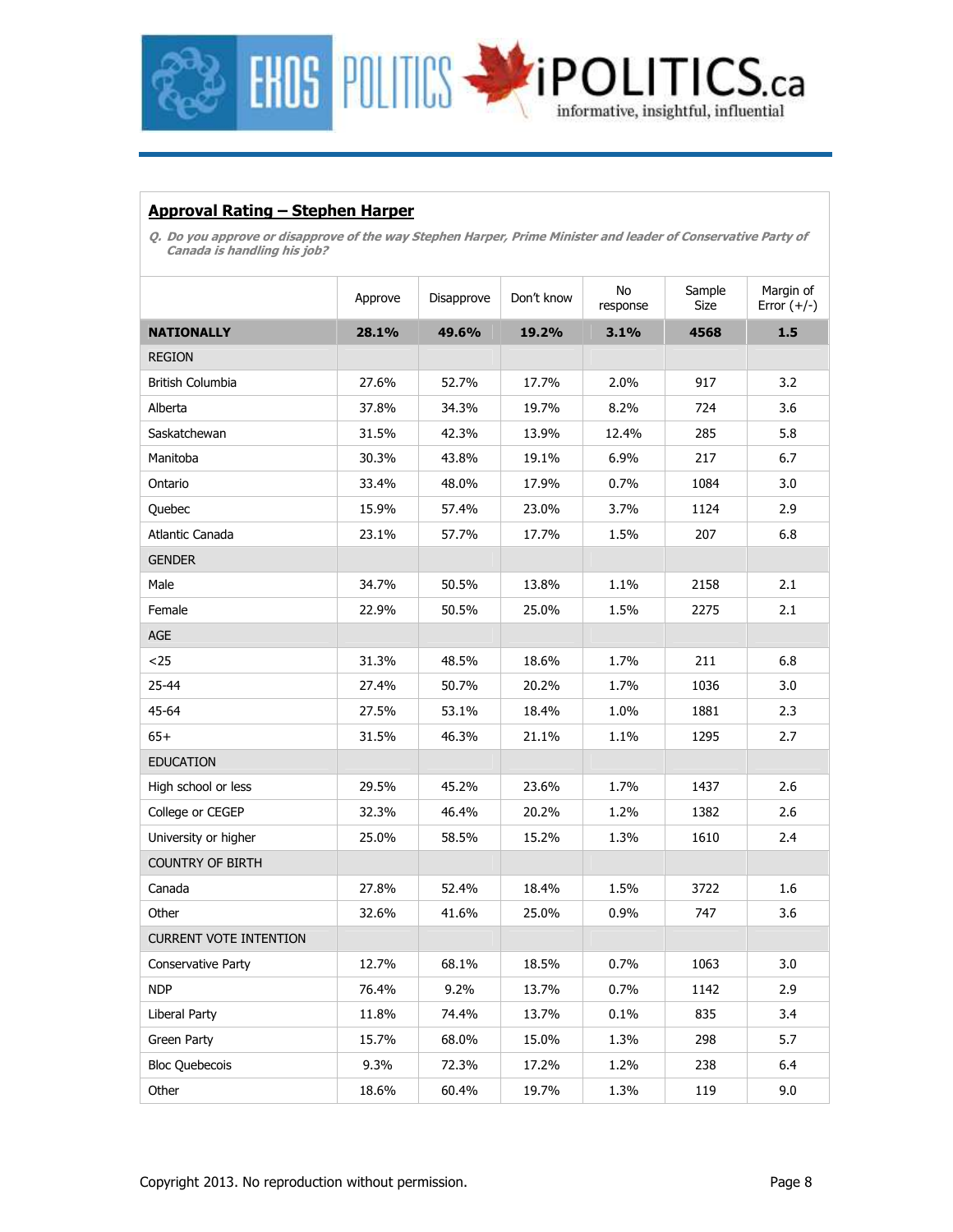

#### **Approval Rating – Thomas Mulcair**

**Q. Do you approve or disapprove of the way Thomas Mulcair, leader of the Official Opposition and Leader of the New Democratic Party of Canada is handling his job?**

|                               | Approve | Disapprove | Don't know | No response | Sample<br>Size | Margin<br>of Error<br>$(+/-)$ |
|-------------------------------|---------|------------|------------|-------------|----------------|-------------------------------|
| <b>NATIONALLY</b>             | 26.0%   | 29.7%      | 40.7%      | 3.7%        | 4568           | 1.5                           |
| <b>REGION</b>                 |         |            |            |             |                |                               |
| <b>British Columbia</b>       | 24.1%   | 31.2%      | 42.9%      | 1.9%        | 917            | 3.2                           |
| Alberta                       | 16.6%   | 41.3%      | 32.8%      | 9.4%        | 724            | 3.6                           |
| Saskatchewan                  | 18.7%   | 38.8%      | 30.3%      | 12.2%       | 285            | 5.8                           |
| Manitoba                      | 27.0%   | 31.5%      | 33.9%      | 7.6%        | 217            | 6.7                           |
| Ontario                       | 25.5%   | 32.5%      | 40.8%      | 1.2%        | 1084           | 3.0                           |
| Quebec                        | 34.0%   | 17.3%      | 44.2%      | 4.4%        | 1124           | 2.9                           |
| Atlantic Canada               | 23.2%   | 29.8%      | 44.0%      | 3.0%        | 207            | 6.8                           |
| <b>GENDER</b>                 |         |            |            |             |                |                               |
| Male                          | 29.6%   | 38.1%      | 30.9%      | 1.5%        | 2158           | 2.1                           |
| Female                        | 23.5%   | 22.6%      | 51.5%      | 2.4%        | 2275           | 2.1                           |
| AGE                           |         |            |            |             |                |                               |
| $25$                          | 27.5%   | 30.0%      | 38.5%      | 4.0%        | 211            | 6.8                           |
| 25-44                         | 26.0%   | 29.0%      | 42.2%      | 2.9%        | 1036           | 3.0                           |
| 45-64                         | 26.9%   | 30.5%      | 41.5%      | 1.1%        | 1881           | 2.3                           |
| $65+$                         | 26.2%   | 31.0%      | 42.1%      | 0.8%        | 1295           | 2.7                           |
| <b>EDUCATION</b>              |         |            |            |             |                |                               |
| High school or less           | 21.1%   | 29.4%      | 47.9%      | 1.6%        | 1437           | 2.6                           |
| College or CEGEP              | 21.5%   | 30.7%      | 45.5%      | 2.3%        | 1382           | 2.6                           |
| University or higher          | 35.1%   | 30.3%      | 32.7%      | 1.9%        | 1610           | 2.4                           |
| <b>COUNTRY OF BIRTH</b>       |         |            |            |             |                |                               |
| Canada                        | 26.2%   | 31.5%      | 40.4%      | 2.0%        | 3722           | 1.6                           |
| Other                         | 27.6%   | 24.1%      | 46.1%      | 2.2%        | 747            | 3.6                           |
| <b>CURRENT VOTE INTENTION</b> |         |            |            |             |                |                               |
| Conservative Party            | 27.8%   | 32.1%      | 39.7%      | 0.5%        | 1063           | 3.0                           |
| NDP                           | 13.3%   | 51.2%      | 34.2%      | 1.3%        | 1142           | 2.9                           |
| Liberal Party                 | 51.4%   | 13.4%      | 34.1%      | 1.0%        | 835            | 3.4                           |
| Green Party                   | 30.3%   | 24.0%      | 43.2%      | 2.5%        | 298            | 5.7                           |
| <b>Bloc Quebecois</b>         | 32.6%   | 19.2%      | 47.9%      | 0.3%        | 238            | 6.4                           |
| Other                         | 16.8%   | 43.3%      | 39.9%      | 0.0%        | 119            | 9.0                           |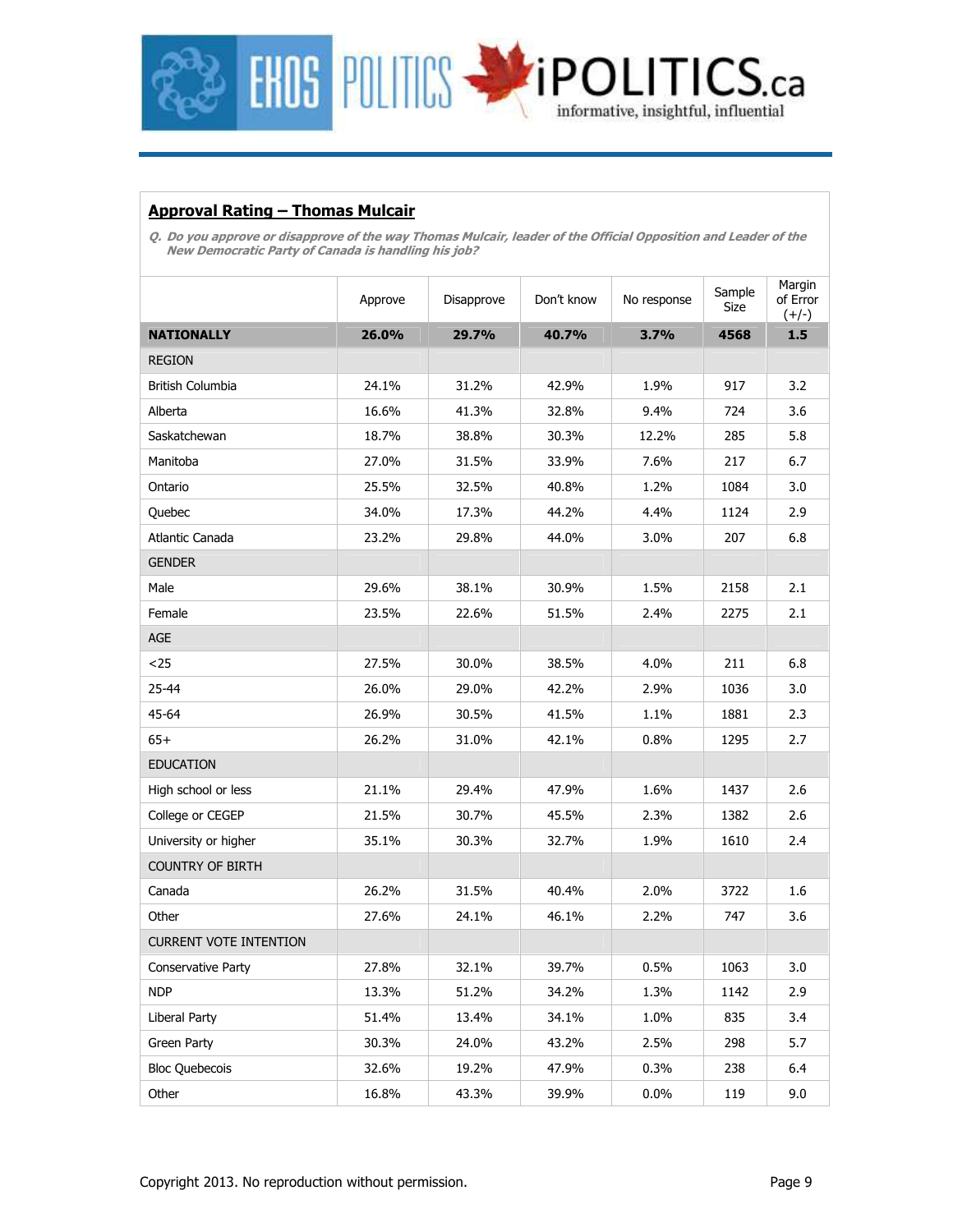

#### **Approval Rating – Justin Trudeau**

**Q. Do you approve or disapprove of the way Justin Trudeau, Member of Parliament and candidate for leadership of the Liberal Party of Canada, is handling his job?** 

|                               | Approve | Disapprove | Don't know | No response | Sample<br>Size | Margin<br>of Error<br>$(+/-)$ |
|-------------------------------|---------|------------|------------|-------------|----------------|-------------------------------|
| <b>NATIONALLY</b>             | 36.0%   | 25.8%      | 34.6%      | 3.6%        | 4568           | 1.5                           |
| <b>REGION</b>                 |         |            |            |             |                |                               |
| British Columbia              | 36.5%   | 25.4%      | 36.6%      | 1.5%        | 917            | 3.2                           |
| Alberta                       | 23.3%   | 35.9%      | 31.8%      | 8.9%        | 724            | 3.6                           |
| Saskatchewan                  | 27.9%   | 27.3%      | 34.6%      | 10.3%       | 285            | 5.8                           |
| Manitoba                      | 42.4%   | 23.5%      | 26.0%      | 8.1%        | 217            | 6.7                           |
| Ontario                       | 39.5%   | 26.8%      | 32.3%      | 1.5%        | 1084           | 3.0                           |
| Quebec                        | 34.4%   | 22.0%      | 39.0%      | 4.6%        | 1124           | 2.9                           |
| Atlantic Canada               | 43.7%   | 17.8%      | 36.4%      | 2.1%        | 207            | 6.8                           |
| <b>GENDER</b>                 |         |            |            |             |                |                               |
| Male                          | 36.3%   | 32.8%      | 29.2%      | 1.6%        | 2158           | 2.1                           |
| Female                        | 37.1%   | 19.9%      | 40.8%      | 2.2%        | 2275           | 2.1                           |
| AGE                           |         |            |            |             |                |                               |
| $25$                          | 32.5%   | 28.2%      | 34.2%      | 5.2%        | 211            | 6.8                           |
| 25-44                         | 32.6%   | 27.0%      | 37.9%      | 2.6%        | 1036           | 3.0                           |
| 45-64                         | 39.8%   | 25.6%      | 33.8%      | 0.8%        | 1881           | 2.3                           |
| $65+$                         | 40.8%   | 24.9%      | 33.3%      | 1.0%        | 1295           | 2.7                           |
| <b>EDUCATION</b>              |         |            |            |             |                |                               |
| High school or less           | 35.4%   | 26.6%      | 36.5%      | 1.5%        | 1437           | 2.6                           |
| College or CEGEP              | 34.7%   | 27.8%      | 35.6%      | 1.9%        | 1382           | 2.6                           |
| University or higher          | 39.7%   | 24.2%      | 33.7%      | 2.3%        | 1610           | 2.4                           |
| <b>COUNTRY OF BIRTH</b>       |         |            |            |             |                |                               |
| Canada                        | 35.9%   | 27.3%      | 34.8%      | 2.0%        | 3722           | 1.6                           |
| Other                         | 40.3%   | 21.1%      | 36.7%      | 1.9%        | 747            | 3.6                           |
| <b>CURRENT VOTE INTENTION</b> |         |            |            |             |                |                               |
| Conservative Party            | 70.0%   | 8.5%       | 20.9%      | 0.6%        | 1063           | 3.0                           |
| NDP                           | 20.4%   | 48.3%      | 30.3%      | 1.0%        | 1142           | 2.9                           |
| <b>Liberal Party</b>          | 35.6%   | 22.0%      | 40.1%      | 2.3%        | 835            | 3.4                           |
| Green Party                   | 34.3%   | 27.1%      | 36.3%      | 2.3%        | 298            | 5.7                           |
| <b>Bloc Quebecois</b>         | 17.4%   | 41.5%      | 41.1%      | 0.0%        | 238            | 6.4                           |
| Other                         | 25.2%   | 36.0%      | 38.4%      | 0.5%        | 119            | 9.0                           |